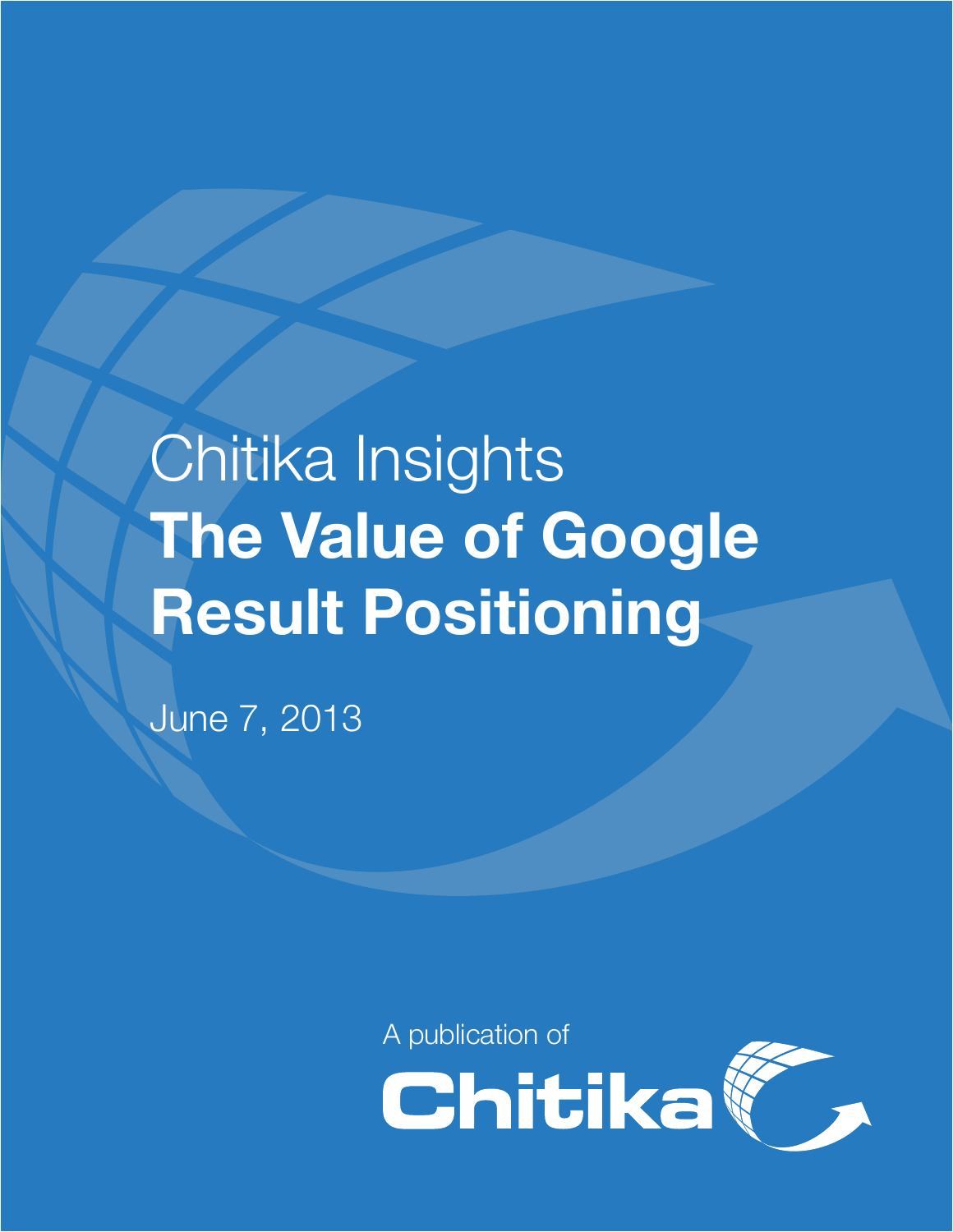# 1 Introduction

Being the top Google result for a key word or phrase is often seen as a tremendous achievement for a wide variety of websites, but maintaining that spot isn't easy. Since [Chitika Insights' last report in May 2010](http://chitika.com/insights/2010/the-value-of-google-result-positioning) about value of Google result positioning, the Google search algorithm has [changed hundreds of times.](http://moz.com/google-algorithm-change) With these changes in mind, the Insights team sought to update our Google result valuation statistics, looking to quantify what each spot on a Google results page is worth in terms of traffic from the search engine.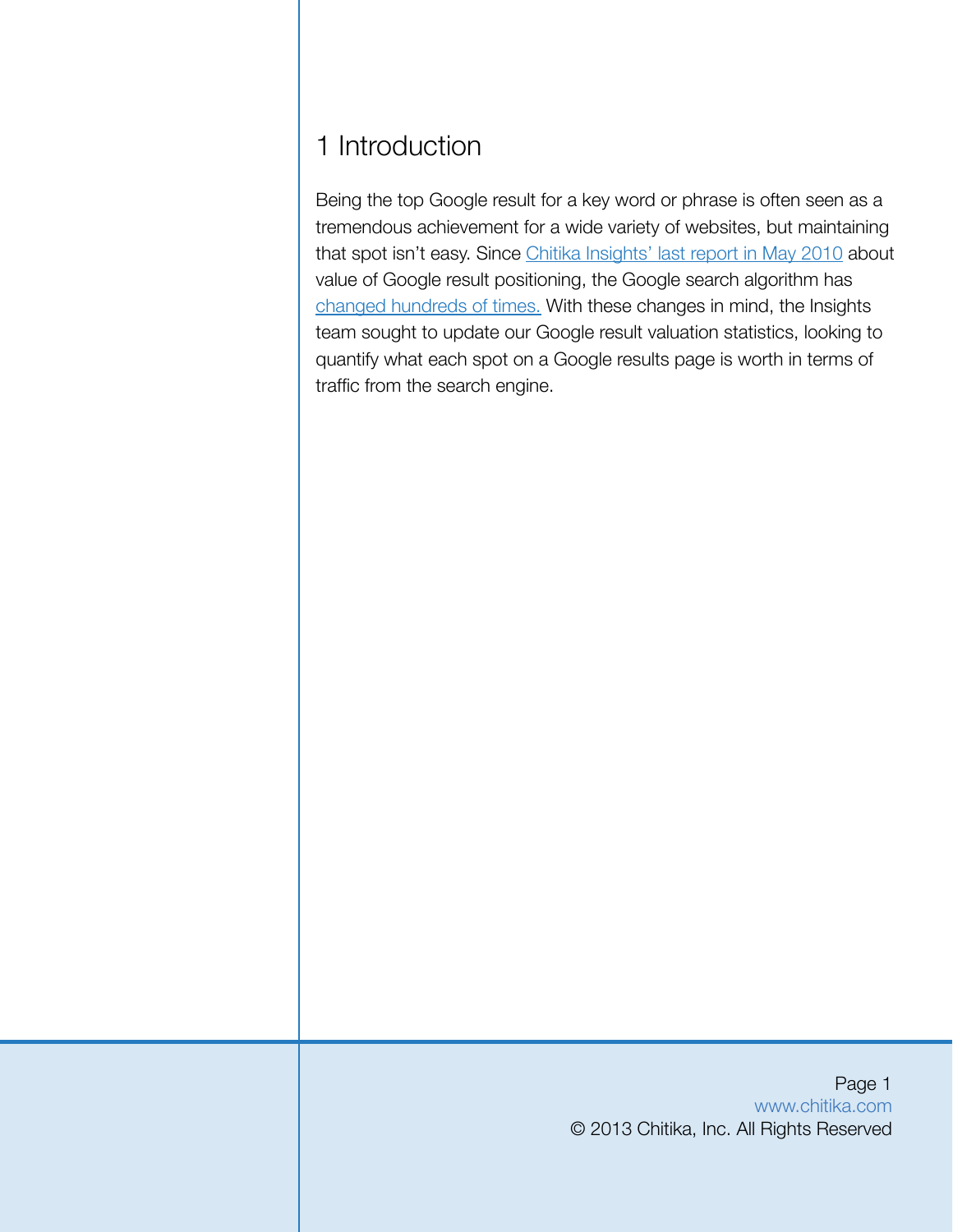# 2 Research Methodology

To quantify this study, Chitika Insights examined tens of millions of online ad impressions in which the user was referred to the page via a Google search. From the referring Google URL, Chitika is able to extract the position that the page was on within the prior search results page. From this, Chitika can measure what percentage of Google traffic comes from each position of the search results page. The data set was drawn from a date range of May 21st to May 27th, 2013.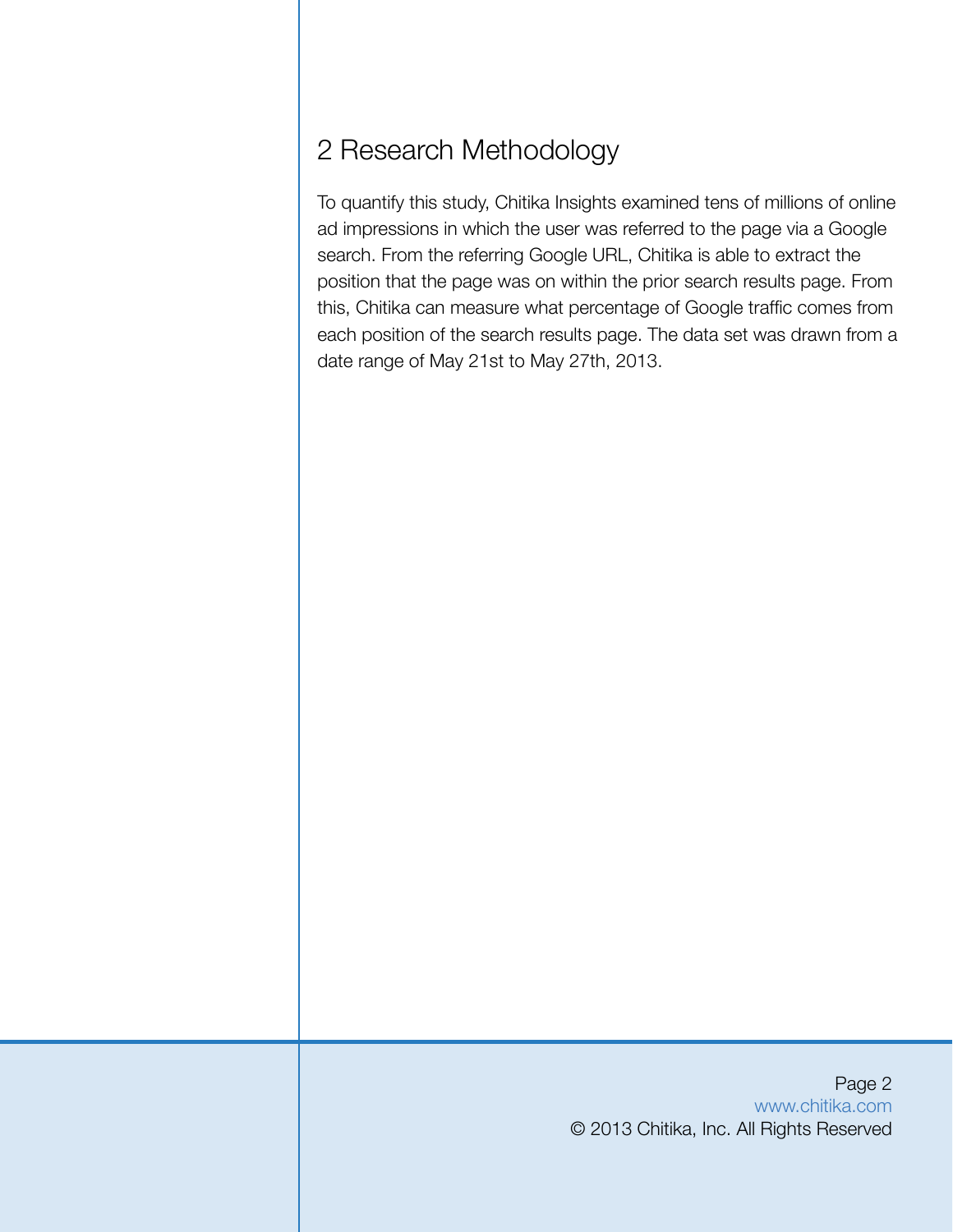# 2A Standard Methodology

As an ad network, Chitika Insights measures usage based on ad impressions served within our network. An ad impression is measured when an individual user loads a page containing Chitika ad code. Chitika Insights' method does not measure unique users, it measures overall Web usage. This means that if a user views ten pages that contain Chitika code, they will register ten ad impressions. All Chitika ad impressions are generated through Web browsing, not mobile or desktop applications.

Where does the data for Chitika Insights studies come from?



Data is generated by looking at general, impression-level user agent information. This is generated when a visitor views a website running Chitika ad code once a page is loaded (even if you don't click the ad)

Chitika analyzes general,

impression-level information like referrer. Web browser. operating system, search engine used to find the website, and if applicable, the mobile phone or tablet in use



For a study, Chitika Insights then aggregates all applicable<br>ad impression information, and performs a statistical analysis to obtain a representative sample<br>(example: Percentage of Windows users browsing with Firefoxi



Data is summarized and reported through text and graphics published on the Chitika Insights website

Chitika Insights utilizes the user agent generated by each website visitor to determine the Web browser, operating system, and (if applicable) the mobile phone or tablet in use by that user. Chitika maintains an extensive database used for identifying user agents. Although we attempt to be as comprehensive as possible, this database is constantly being refined as new devices and software are released.

#### **Sample Size**

Chitika Insights' typical sample for a study consists of approximately 300 million U.S. and Canadian impressions, as measured by page views rather than unique visitors (as explained in the first paragraph of this section). However, this number can vary based upon the length of the study or what is being measured.

> Page 3 [www.chitika.com](http://chitika.com) © 2013 Chitika, Inc. All Rights Reserved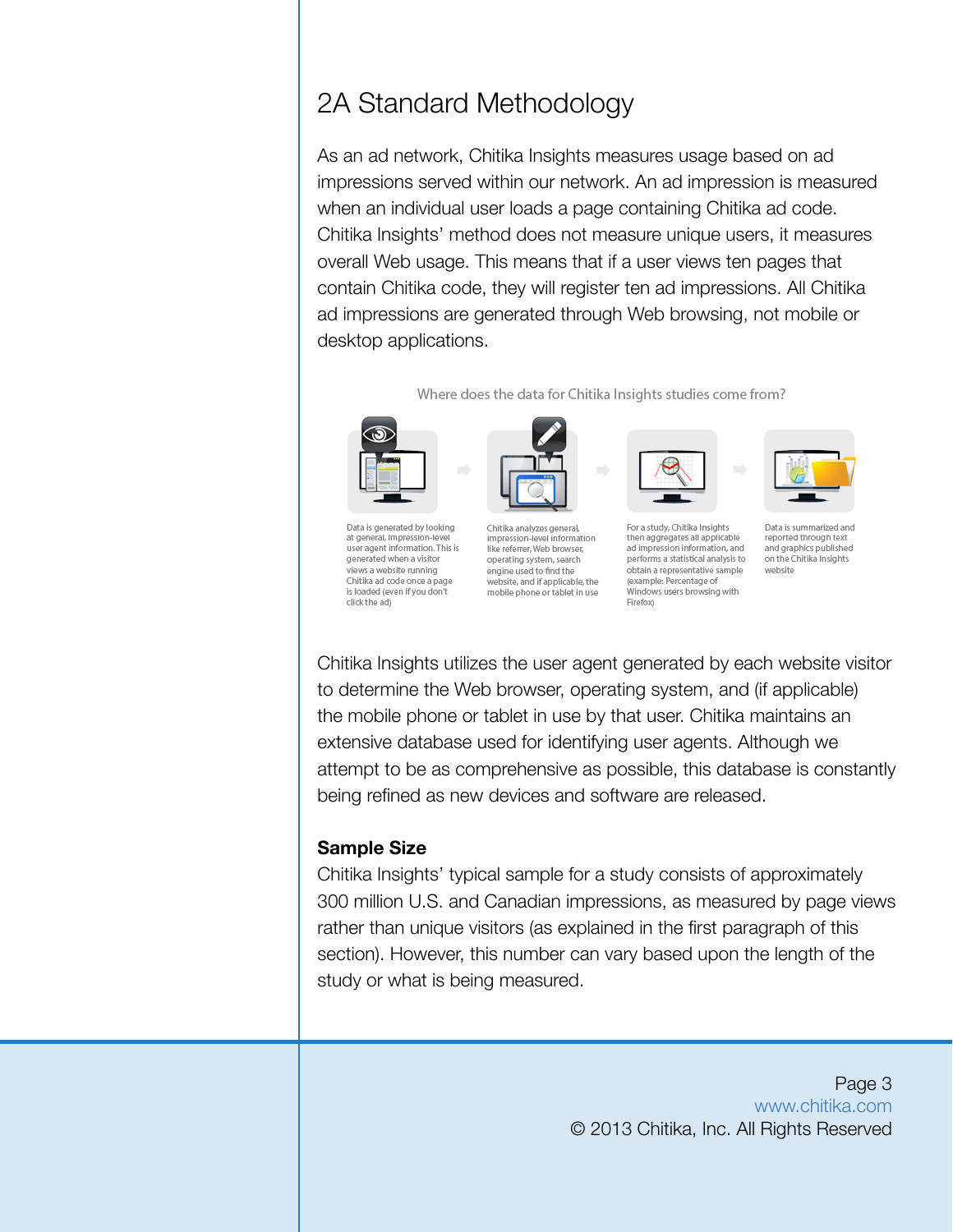### **Network Size**

The Chitika network is composed of website owners who register one or more domains within one user name. The number of users who provide Chitika with North American traffic total over 100,000, encompassing more than 300,000 websites spanning a wide variety of verticals (e.g. automotive repair tips, news sites, job postings, etc.).

Overall, Chitika ads appear on sites ranging from the Alexa Top 10, to smaller, "long-tail" type blogs.

## **Data Analysis**

To garner the data used for these studies, Hadoop and other, proprietary, Hadoop-like systems are employed. Prior to the release of any study, multiple checks are run on the resulting data by separate members of the larger team for accuracy and data integrity.

## **Countries Excluded**

Unless otherwise specified, all Chitika Insights reports include data from the U.S. and Canada only.

## **Date Range for Study**

For each study, Chitika Insights specifies the date range of the report within the text. The date range is typically the last full week available in the month of the report. In the event that the range is adjusted, (potentially due to data unavailability) Chitika Insights will include an applicable note in the report.

## **Data Accuracy**

All Chitika Insights reports are generated by analyzing the Chitika ad network. The Chitika Insights team aims to ensure representative results through large sample sizes and a varied network of publishers. However, Chitika Insights can make no guarantees that any results are 100% representative of the Internet as a whole. Our internal systems can only measure what we see in our network.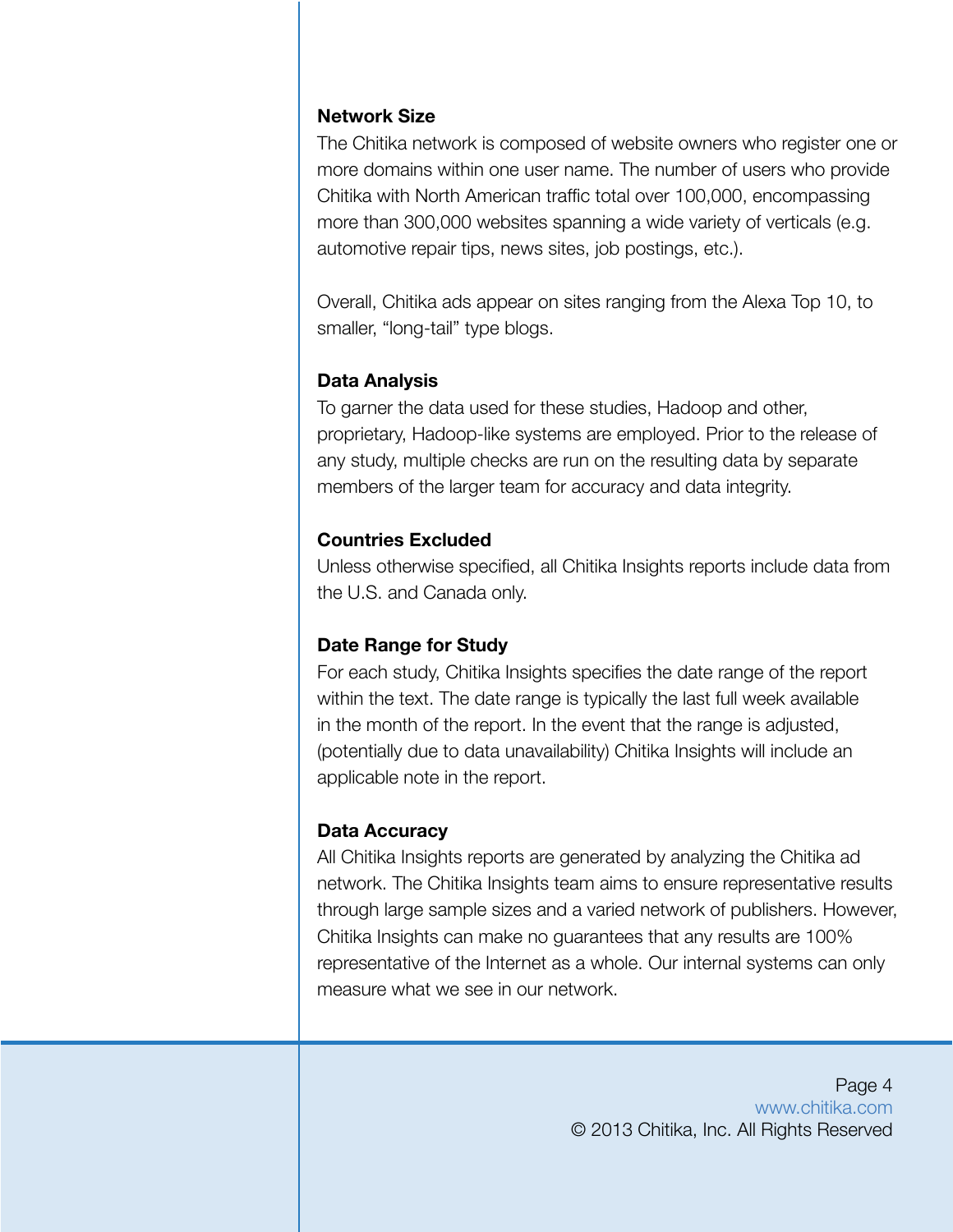## 3 Results & Report Findings

The percentage of traffic for each position looks very similar to results published three years ago. A website with the first position in the search results contributed to 33% of the traffic, compared to 18% for the second position.

The data also shows that the first position on any page of results contributed to more traffic than the second position in each respective page (i.e. traffic from users dropped by 27%, 11.3%, and 5.4% from the first position to second position in page two, three, and four). Also, similar to the previous report, the drop in traffic volume between the last position on a page and first position on the next page was high. The traffic dropped by 140% going from 10th to 11th position and 86% going from 20th to 21st position.

The drop in cumulative traffic moving from one page to another was even more significant.

Sites listed on the first Google search results page generate 92% of all traffic from an average search. When moving from page one to two, the traffic dropped by 95%, and by 78% and 58% for the subsequent pages.

While being the number one result on a Google search results page is obviously important, these numbers show just how big of an advantage websites of this type have over any competitors listed below them. The importance of SEO for online business is seemingly quantified by these latest statistics, which, judging by their similarity to those observed as part of the 2010 study, are not likely to change significantly in the near future.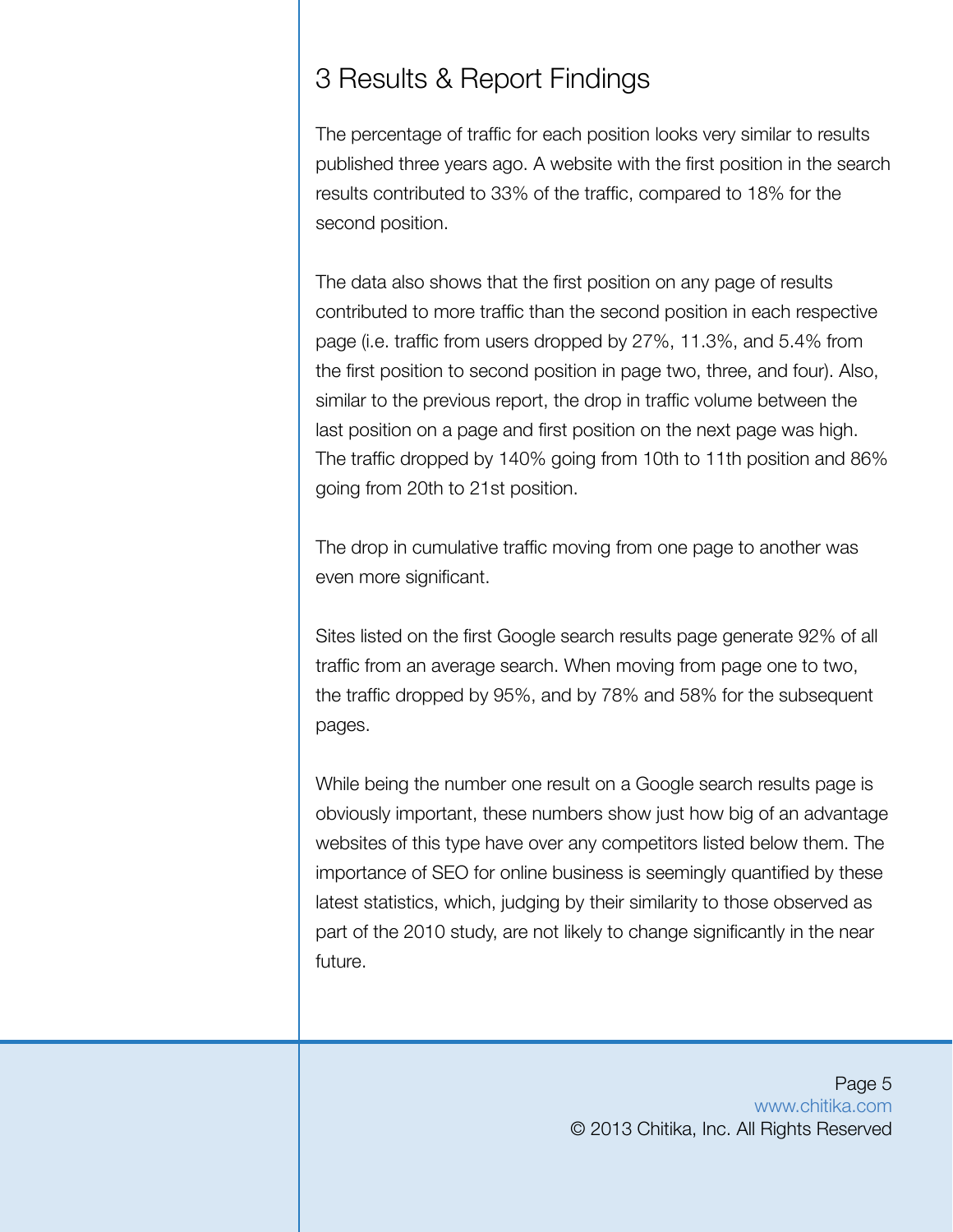## 4 Graphs and Tables

**Figure 1:** Percentage of Traffic by Google Results Position



Page 6 [www.chitika.com](http://chitika.com) © 2013 Chitika, Inc. All Rights Reserved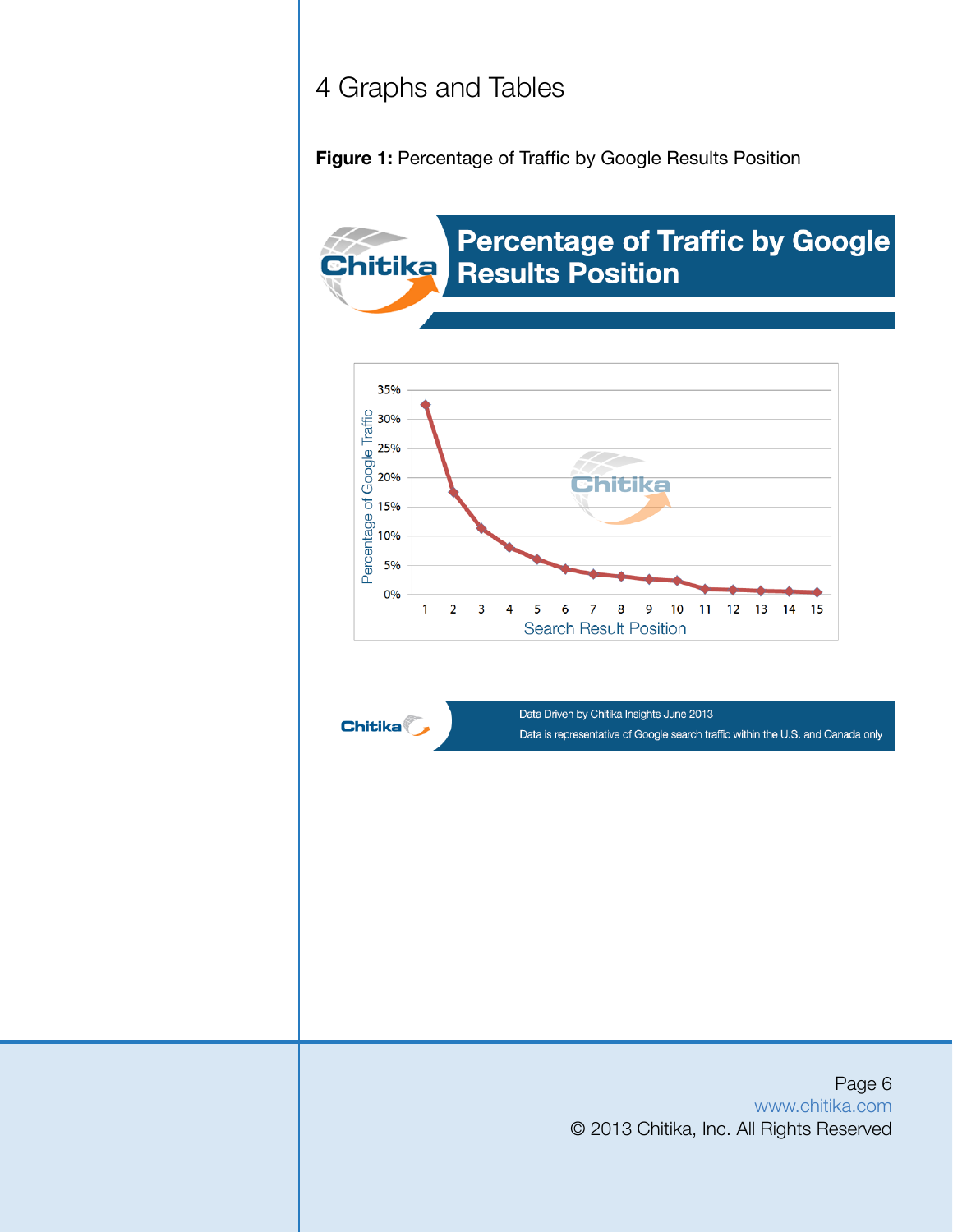**Figure 2:** Percentage of Google Traffic by Results Page

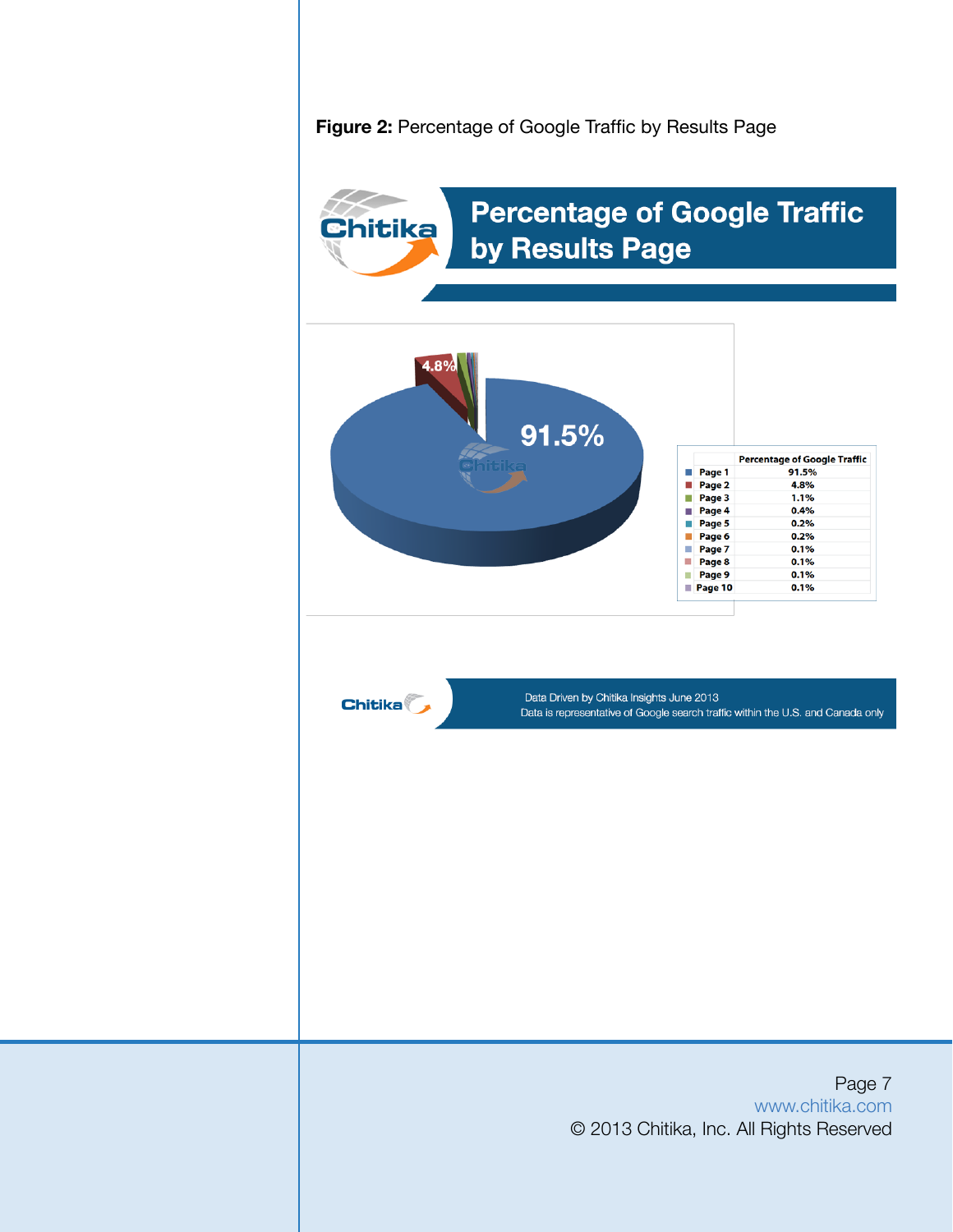# 5 About Chitika/Chitika Insights

Chitika is an online ad network that caters over four billion strategically targeted ads each month to a network of over 250,000 sites, making it the second largest network of its kind. Chitika's advertising partners include; Yahoo!, Superpages, yellowbook, ServiceMagic and Shopzilla.

Chitika Insights is the independent research arm of online ad network Chitika. Our team of passionate and innovative Data Solutions Engineers produce a series of reports each week uncovering unique trends in Internet usage. Research studies are conducted by tapping into Chitika's extensive network comprised of over 300,000 sites, totaling hundreds of millions of ad impressions each week.

### **Research Mission**

Data-driven analysis is essential to any business because it provides quantitative insight into business problems, risks and marketplace changes, and improves decision making. However, for data analysis to add valuable insights, it must come from an unbiased and educated source.

Reliable data-driven research must be conducted and interpreted by analysts who:

- Possess a high degree of experience in diverse methods that have been tested and proved useful for application to business problems
- Follow the story the data is telling, without any bias or predetermined interest in a particular outcome
- Have the ability to present findings to all stakeholders in way that is both accessible and actionable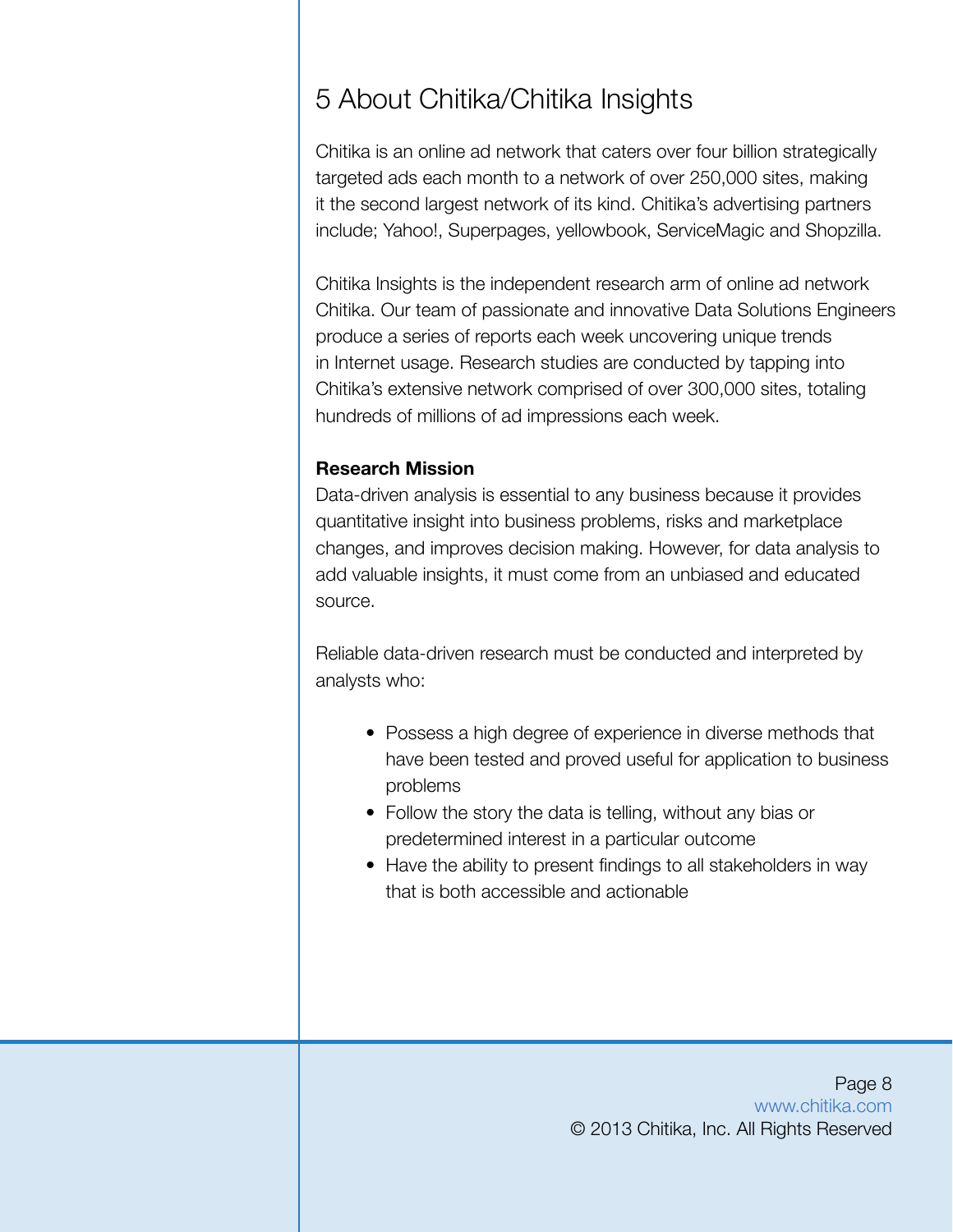Chitika's research process is driven by a relentless focus on data quality and rigorous data interpretation. The Chitika Insights data team consists of more than a dozen analysts experienced in working with the data collection systems and large data sets these studies entail. The diverse backgrounds of our research analysts, including such areas as statistics, math, economics, computer science, engineering, and business, allow us to approach problems creatively from multiple angles.

We have expertise in several research methodologies, which allow us to:

- Understand the makeup of the online world through our large data sets of Internet user behavior
- Quantitatively evaluate the online performance of Web properties
- Build statistical models of business phenomena that improve understanding and inform decision making
- Examine and forecast changes in key performance indicators

At Chitika, our passion is to provide accurate data-driven insight that can drive improved performance.